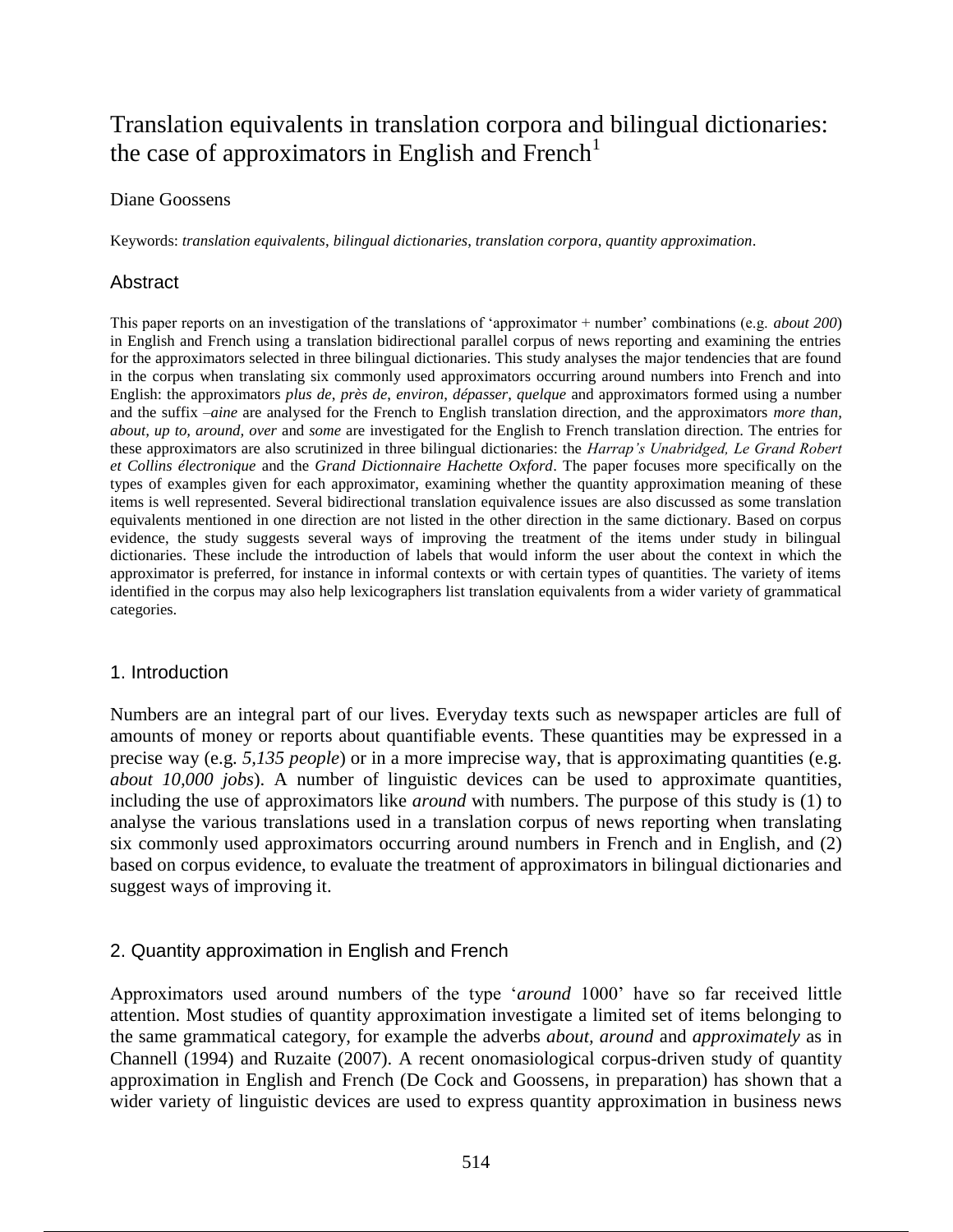reporting. The study concentrates on combinations of approximators and numbers denoting quantities that were automatically retrieved using part-of-speech-tagged corpora. Numbers that did not denote quantities (e.g. *5 pm*) were manually discarded. Concordances for the remaining numbers were scrutinized for potential approximators, defined as 'any linguistic item occurring around a number denoting a quantity and signaling an approximation of this quantity' (e.g. *more than £3m*).

This paper focuses on the translation equivalents of a selection of approximators that were identified in De Cock and Goossens (in preparation). The approximators were selected among the most frequently occurring approximators in the English and French business news corpora analysed in De Cock and Goossens (in preparation) and were chosen to be representative of the preferred grammatical categories identified in the study, for example adverbs, 'MORE/LESS than' approximators and prepositions. The French approximators selected for the present investigation include *plus de*, *près de*, *environ*, *dépasser*, *quelque* and approximators formed using a number and the suffix –*aine*. The following English approximators are examined: *more than, about, up to, around, over* and *some*.

# 3. English and French approximators in a translation corpus

## 3.1. *Data and method.*

Two journalese subcorpora of the PLECI corpus (*Poitiers-Louvain Échange de Corpus Informatisés*), a bidirectional translation parallel corpus of fiction and journalese<sup>2</sup>, are used to analyse how a selection of approximators are translated into English and French. The first subcorpus (French to English translation direction) is made up of 277,556 words of French newspaper articles (from *Le Monde Diplomatique* and *Le Monde*) translated into English. The second subcorpus (English to French translation direction) contains 255,142 words of newspaper articles (from various sources including *Le Monde Diplomatique<sup>3</sup>* , *Time Magazine* and *The Economist*) translated into French.

Six approximators were selected for each translation direction. The occurrences of the approximators selected and their translation equivalents were retrieved from the PLECI corpus using ParaConc (Barlow 2002). Only combinations of numbers denoting quantities (e.g. *500 jobs* and not *5 pm*) and approximators (e.g. *nearly* 80%, *plus de* 30,000 enfants) are examined.

## 3.2. *Results of the corpus analysis*

3.2.1. *Main tendencies.* Three main tendencies are observed when scrutinizing the concordances in PLECI: (1) the combination 'approximator  $+$  number' is translated by an equivalent combination using an approximator and a number (e.g. *environ 12%* translated by *about 12%*<sup>4</sup> ); (2) the combination 'approximator + number' is translated without using an approximator (e.g. *over 120m* is translated by  $120$  millions<sup>5</sup>); (3) the quantity expressed by the combination 'approximator + number' in the original text does not appear in the translated text, and, as a result, the approximator is not translated (e.g. *(…) une fraction modeste (environ 10 %) du budget*  américain is translated by *a tiny fraction of the US equivalent*<sup>6</sup>). Table 1 shows the number of tokens for each of these categories. Cases that do not fit into any of these categories are labeled as 'other' (4). An example of item included in this category is the translation of the approximated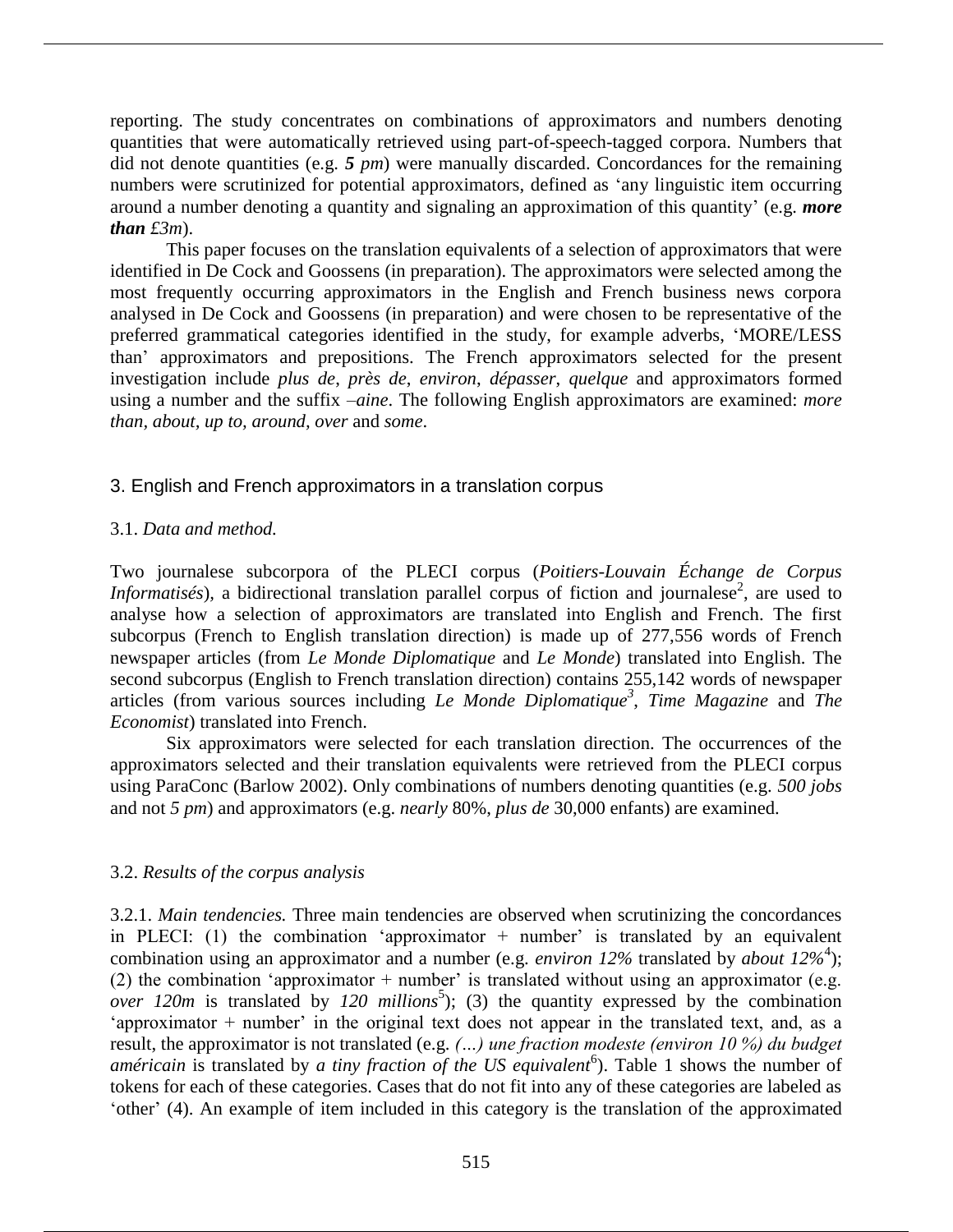quantity using a phrase denoting an imprecise quantity without using a number: *quelques centaines de milliers de francs* translated by *small fortune*<sup>7</sup> .

|                                | FICIICII and English. |                               |                               |                               |                               |  |
|--------------------------------|-----------------------|-------------------------------|-------------------------------|-------------------------------|-------------------------------|--|
|                                | Approximator          | $(1)$ Translation =           | $(2)$ Translation =           | (3) No translation            | $(4)$ Other                   |  |
|                                |                       | $approximator +$              | number                        |                               |                               |  |
|                                |                       | number                        |                               |                               |                               |  |
|                                |                       | % total $n^{\circ}$ of tokens | % total $n^{\circ}$ of tokens | % total $n^{\circ}$ of tokens | % total $n^{\circ}$ of tokens |  |
|                                |                       | $(n^{\circ}$ of tokens)       | $(n^{\circ}$ of tokens)       | $(n^{\circ}$ of tokens)       | $(n^{\circ}$ of tokens)       |  |
| language<br>Source<br>French   | plus de               | 82.47% (127)                  | 16.88% (26)                   | $0.65\%$ (1)                  | $\theta$                      |  |
|                                | près de               | 78.79% (26)                   | $18.18\%$ (6)                 | $3.03\%$ (1)                  | 0                             |  |
|                                | environ               | 68.75% (22)                   | 15.63% (5)                    | $12.5\%$ (4)                  | $3.13\%$ (1)                  |  |
|                                | suffix –aine          | 78.95% (60)                   | 11.84% (9)                    | $6.58\%$ (5)                  | $2.63\%$ (2)                  |  |
|                                | (e.g. douzaine)       |                               |                               |                               |                               |  |
|                                | quelque               | 57.14% (16)                   | 42.82% (12)                   | 0                             | $\Omega$                      |  |
|                                | dépasser              | 88.89% (16)                   | $11.11\%$ (2)                 | $\Omega$                      | $\theta$                      |  |
| language:<br>English<br>Source | more than             | 83.75% (67)                   | 12.5% (10)                    | $2.5\%$ (2)                   | $1.25\%$ (1)                  |  |
|                                | about                 | 62.22% (28)                   | 35.56% (17)                   | $2.22\%$ (1)                  | $_{0}$                        |  |
|                                | up to                 | 58.82% (10)                   | $41.18\%$ (7)                 | $\Omega$                      | $\theta$                      |  |
|                                | around                | 86.96% (20)                   | $13.04\%$ (3)                 | $\Omega$                      | $\theta$                      |  |
|                                | over                  | $61.54\%$ (16)                | 38.46% (10)                   | $\Omega$                      | $\Omega$                      |  |
|                                | some                  | 57.14% (24)                   | 33.33% (14)                   | $4.76\%$ (2)                  | $4.76\%$ (2)                  |  |

**Table 1.** Translation of the approximators studied in the PLECI corpus (journalese). French and English.

Table 1 reveals that the combinations of approximators and numbers are translated using a similar combination (i.e. approximator  $+$  number, (1)) in at least 50% of the cases in both translation directions, with percentages ranging from 57.24% (*quelque* and *some*) to 88.89% (*dépasser*). Translations using a number only without any approximator (2) account for 11.11% to 42.82% of the cases. Cases where the combination 'approximator + number' is not translated (3) and 'other' cases (4) only account for a fairly low percentage (from 0.65% to 12.5%) of the translations in PLECI. The rest of this 'results' section will therefore focus on cases (1) and (2).

The combination 'approximator  $+$  number' is translated using a similar combination slightly more often in the French to English direction (in 75.83% of the cases on average) than in the English to French direction (68.03% of the cases on average). It is noticeable that the approximator is more often left out in the translations in the English to French direction (29.42% of the translations on average vs. 19.41% for the French to English direction). As a result, the approximated quantity is translated using a number only, which, when it is a round number, can be interpreted as a quantity approximation too as 'a round number on its own may be understood as an approximation' (Channell 1990: 100). For instance, *Rolls-Royce has slashed its workforce (…) to just over 3,000* is translated by *Rolls-Royce a réduit ses effectifs à 3 000 personnes.*  However, the absence of an explicit approximator in the translation may arguably introduce ambiguity because a round number such as *3,000* can potentially refer both to a precise number (i.e. exactly *3,000*) or an approximation (e.g. *3,013*).

3.2.2. *Translation equivalents of approximators in the PLECI corpus.* When 'approximator + number' combinations are translated using a similar combination, various items are used as translation equivalents for the approximators under study. Table 2 lists the different translation equivalents used in the PLECI corpus.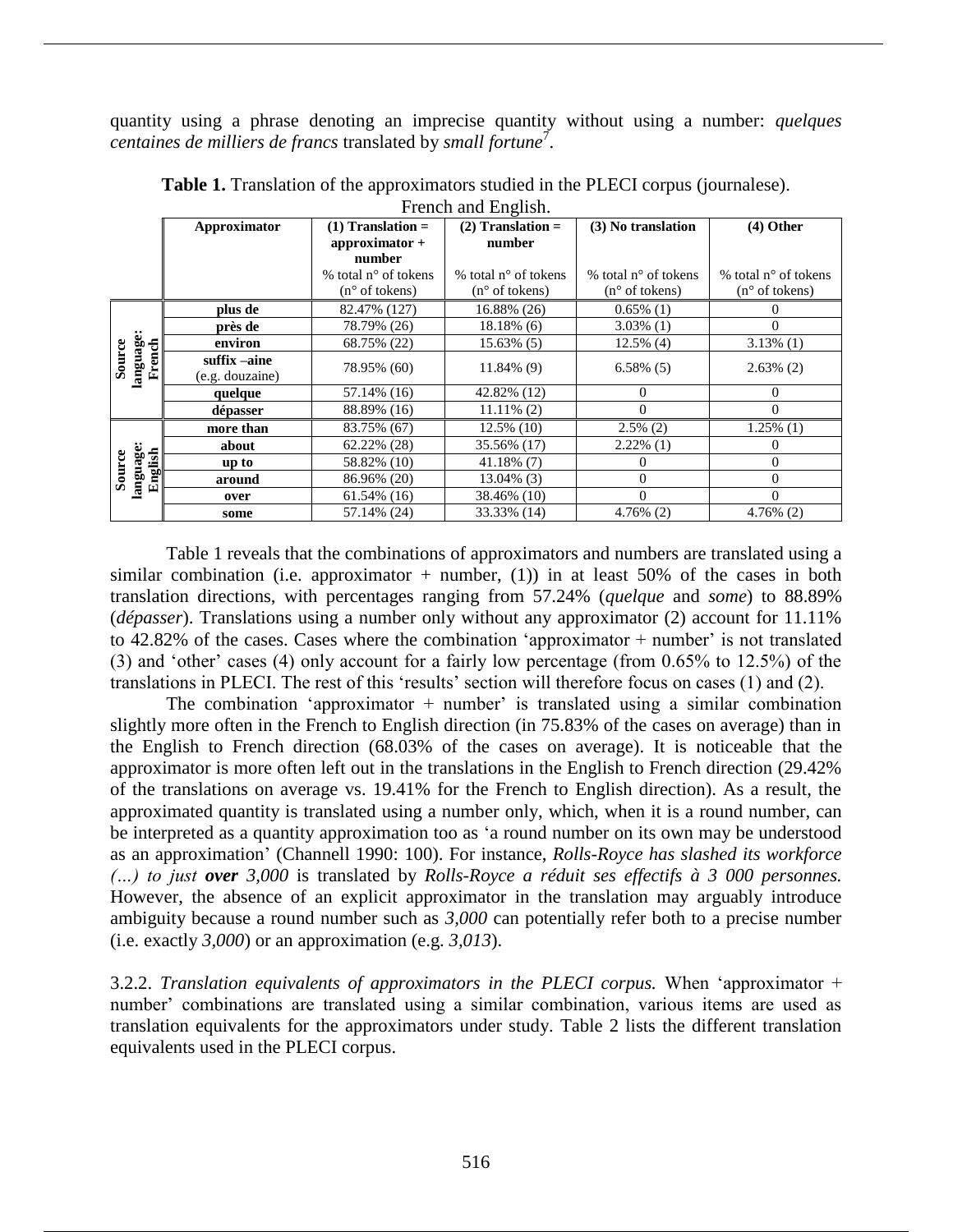|                               | <b>Approximator</b><br>(total number of tokens)<br>'approximator +<br>number' combinations) | <b>Translation equivalents used in PLECI</b><br>(number of tokens)                                                                                                         |  |  |
|-------------------------------|---------------------------------------------------------------------------------------------|----------------------------------------------------------------------------------------------------------------------------------------------------------------------------|--|--|
| Source language:<br>French    | plus de $(127)$                                                                             | more than $(88)$ , over $(31)$<br>to exceed $(2)$ , about $(1)$ , almost $(1)$ , and over $(1)$ , less than $(1)$ , some $(1)$ , upwards of $(1)$                          |  |  |
|                               | près de $(26)$                                                                              | almost $(12)$ , nearly $(12)$ , about $(1)$ , upwards of $(1)$                                                                                                             |  |  |
|                               | environ $(22)$                                                                              | about $(9)$ , some $(7)$ , around $(4)$ , in the order to $(1)$ , more than $(1)$                                                                                          |  |  |
|                               | suffix $-\text{aine} (60)$<br>(e.g. douzaine)                                               | suffix $-s(34)$ , about (7)<br>dozen $(4)$ , or so $(3)$ , several $(3)$ , around $(2)$ , some $(2)$ , more than $(2)$ , almost $(1)$ , a score of $(1)$ , less than $(1)$ |  |  |
|                               | quelque $(16)$                                                                              | about $(5)$ , some $(5)$ , around $(2)$ , or so $(2)$ , up to $(1)$ , several $(1)$                                                                                        |  |  |
|                               | $d$ épasser (16)                                                                            | in excess of $(6)$ , more than $(6)$ , over $(2)$ , above $(1)$ , to exceed $(1)$                                                                                          |  |  |
| language:<br>English<br>ource | more than $(67)$                                                                            | plus de (55), supérieur à (3)<br>près de $(2)$ , environ $(2)$ , beaucoup plus de $(1)$ , bien plus de $(1)$ , moins de $(1)$ , bonne $(1)$ , presque $(1)$                |  |  |
|                               | about $(28)$                                                                                | environ $(17)$ , suffix $-\text{aine}(4)$ , plus de $(2)$ , quelque $(2)$ , à peu près $(1)$ , près de $(1)$ , avoisiner $(1)$                                             |  |  |
|                               | up to $(10)$                                                                                | jusqu'à $(8)$ , -plus $(1)$ , plus ou moins $(1)$                                                                                                                          |  |  |
|                               | around $(20)$                                                                               | environ $(10)$ , près de $(3)$ , autour de $(2)$ , avoisiner $(2)$ , jusqu'à près de $(1)$ , quelque $(1)$ , bonne $(1)$                                                   |  |  |
|                               | over $(16)$                                                                                 | plus de $(13)$ , dépasser $(2)$ , environ $(1)$                                                                                                                            |  |  |
| Ō                             | some $(24)$                                                                                 | quelque $(10)$ , environ $(9)$ , suffix $-\text{aine } (1)$ , suffix $-\text{ier } (1)$ , plus de $(1)$ , près de $(1)$ , un peu moins de $(1)$                            |  |  |

**Table 2.** Translation equivalents of the approximators studied in the PLECI corpus (journalese subcorpora). French and English.

The analysis of the translation equivalents used in PLECI shows that a variety of translation equivalents is used for each approximator, ranging from 3 (*up to* and *over*) to 11 (English translations of approximators containing the suffix –*aine*) different translation equivalents. The most frequently used translations are often similar to their equivalent in the original text in terms of word class (e.g. the adverb *around* is mostly translated by the adverb *environ*) and meaning (e.g. *over* mostly translated by *plus de*, both meaning 'more than').

3.2.3. *Types of quantities approximated and preferred translation equivalents.* A closer inspection of the concordances in PLECI reveals that various types of quantities are approximated in the corpus. The following types of quantities were identified in quantity approximations: number of people (e.g. *more than 200 prisoners*), amounts of money (e.g. *environ 90 000 francs*), time durations (e.g. *over a thousand years*), measures (e.g. *près de 250,000 km²*), percentages (e.g. *quelque 20%*) and 'other' types of quantities (e.g. *some 60 countries*).

An exploratory investigation of the possible effect of the types of quantities that are approximated on the way in which the approximator is translated was carried out on a selection of approximators. Were selected the approximators whose top two translation equivalents occur with very similar frequencies (see Table 2): *près de* (equally often translated by *almost* and *nearly* – 12 times), *environ* (9 times translated by *about*, 7 by *some*), *dépasser* (translated 6 times as *in excess of* and *more than*), and *some* (10 *quelque* and 9 *environ*).

This exploratory study shows that there seems to be a tendency to prefer one translation equivalent over the other with certain types of quantities. This tendency was especially noticed around percentages, for example *environ* is more often translated by *about* than *some*, *dépasser* is translated by *in excess of* (instead of *more than*) and *some* is more often translated by *environ* than *quelque* when approximating a percentage. On the other hand, the translation of *dépasser* by *more than* exhibits a tendency to occur around amounts of money. The approximators under scrutiny also seem to display preferred translation equivalents around numbers of people, for example *some* is more often translated by *quelque* than *environ* when referring to an approximate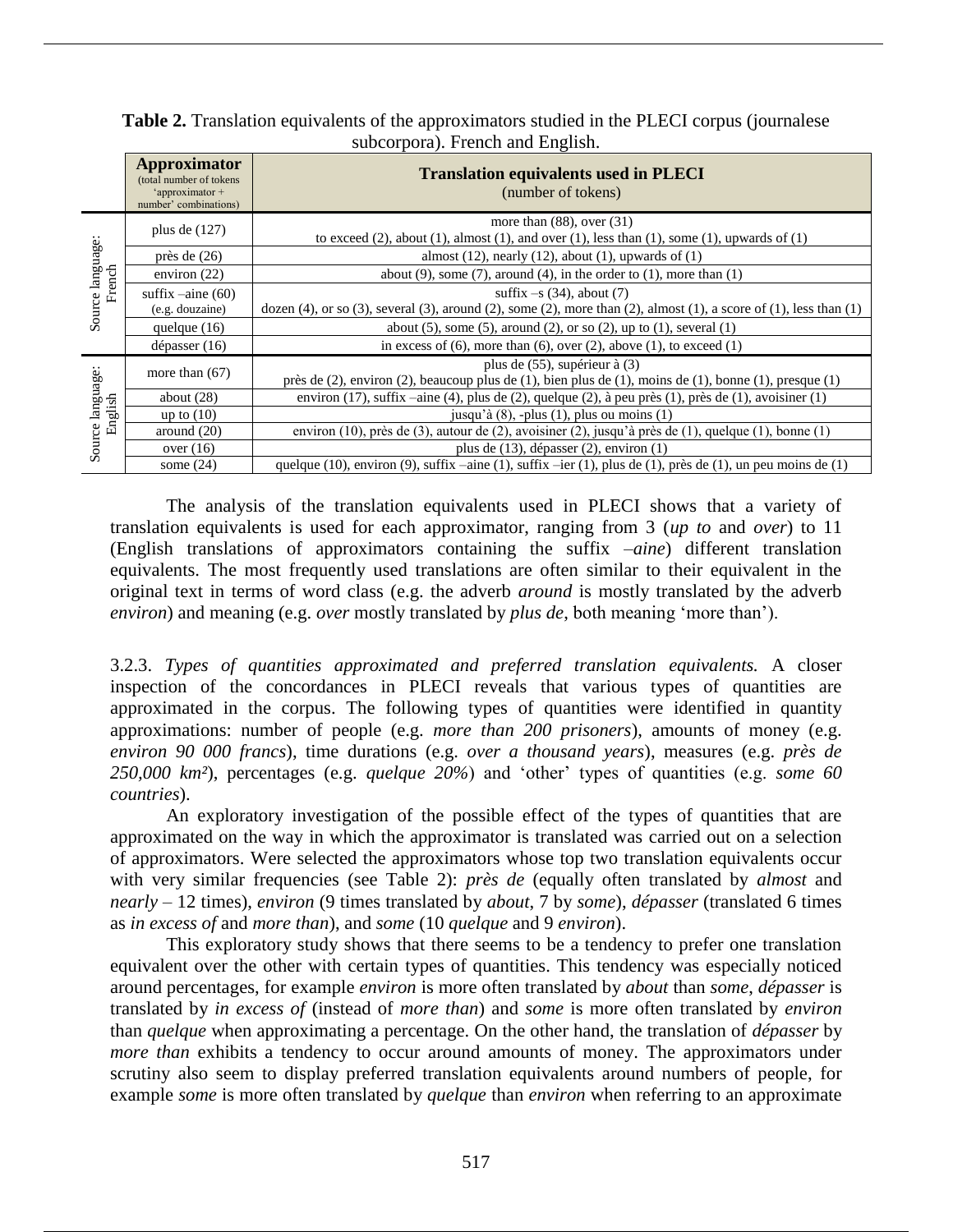number of people. The only exception is the approximator *près de* for which no similar tendency was observed as its translation equivalents *almost* and *nearly* are equally used around all types of quantities. However, a larger translation corpus would need to be investigated to check whether these tendencies are confirmed and to explore similar tendencies with additional approximators. The analysis of a comparable corpus in English and French may also provide clues as to the preferred approximators occurring around the types of quantities most often approximated in the corpus.

# 4. Translation equivalents of English and French approximators in bilingual dictionaries

In order to evaluate how bilingual dictionaries meet the needs of users when dealing with approximators, the entries of the twelve approximators under study are scrutinized in three bilingual dictionaries: *Harrap's Unabridged* (2001, paper version<sup>8</sup>), *Le Grand Robert et Collins électronique* (2009, electronic version) and *Grand Dictionnaire Hachette Oxford* (2004, electronic version).

Table 3 lists the various translation equivalents found in the PLECI corpus and those recorded in the three bilingual dictionaries consulted. A distinction is made between full translation equivalents and additional translations given in the examples in each entry (in italics in Table 3).

The discussion of the findings focuses on (1) the examples given in bilingual dictionaries, (2) the issue of bidirectional translation equivalence in bilingual dictionaries, and (3) the way corpus findings may contribute to improving the treatment of approximators in bilingual dictionaries.

|                                   | <b>PLECI</b> translation corpus                                       |                                                                                       |                                                  |                                                           |                                                                                                                                                     |
|-----------------------------------|-----------------------------------------------------------------------|---------------------------------------------------------------------------------------|--------------------------------------------------|-----------------------------------------------------------|-----------------------------------------------------------------------------------------------------------------------------------------------------|
| Approxima<br>tors                 | <b>Corpus only</b>                                                    | $Corpus + at least$<br>1 bilingual<br>dictionary or all<br>dictionaries               | Harrap's<br><b>Unabridged</b><br>(paper version) | <b>Le Grand Robert</b><br>et Collins<br>électronique      | <b>Grand</b><br><b>Dictionnaire</b><br><b>Hachette Oxford</b><br>(electronic version)                                                               |
| Source language = French          |                                                                       |                                                                                       |                                                  |                                                           |                                                                                                                                                     |
| plus de                           | to exceed, about,<br>almost, and over, less<br>than, some, upwards of | more than, over                                                                       | more than, over                                  | more than, over                                           | more than, over,<br>prefix over-                                                                                                                    |
| près de                           | about, upwards of                                                     | almost, nearly                                                                        | nearly, almost                                   | nearly, almost<br>close on                                | nearly, almost                                                                                                                                      |
| environ                           | some, in the order to,<br>more than                                   | about, around                                                                         | about, around                                    | about, or<br>thereabouts, or so                           | about                                                                                                                                               |
| $number +$<br>suffix $-aine^{10}$ | almost, less than, some                                               | about, suffix $-s$ ,<br>dozen, or so,<br>several, around,<br>more than, a score<br>of | about, around, or<br>so, roughly                 | about, or so, a<br>score of<br>several, around,<br>dozens | about, or so,<br>at least, dozens, a<br>couple of, masses<br>of, over, more<br>than, hundreds, or<br>more, a few<br>(hundred), several<br>(hundred) |
| quelque                           | up to, several                                                        | about, or so, some,<br>around                                                         | around, about,<br>or so                          | some, about<br>or so                                      | odd, or so, about,<br>some                                                                                                                          |
| dépasser                          | above                                                                 | more than, over,<br>in excess of.                                                     | to exceed, to go<br>beyond, in excess            | to exceed,<br><i>in excess of</i>                         | to exceed<br>over, more than                                                                                                                        |

| <b>Table 3.</b> Translation equivalents of the French and English approximators studied in the PLECI |
|------------------------------------------------------------------------------------------------------|
| corpus (journalese) and in bilingual dictionaries.                                                   |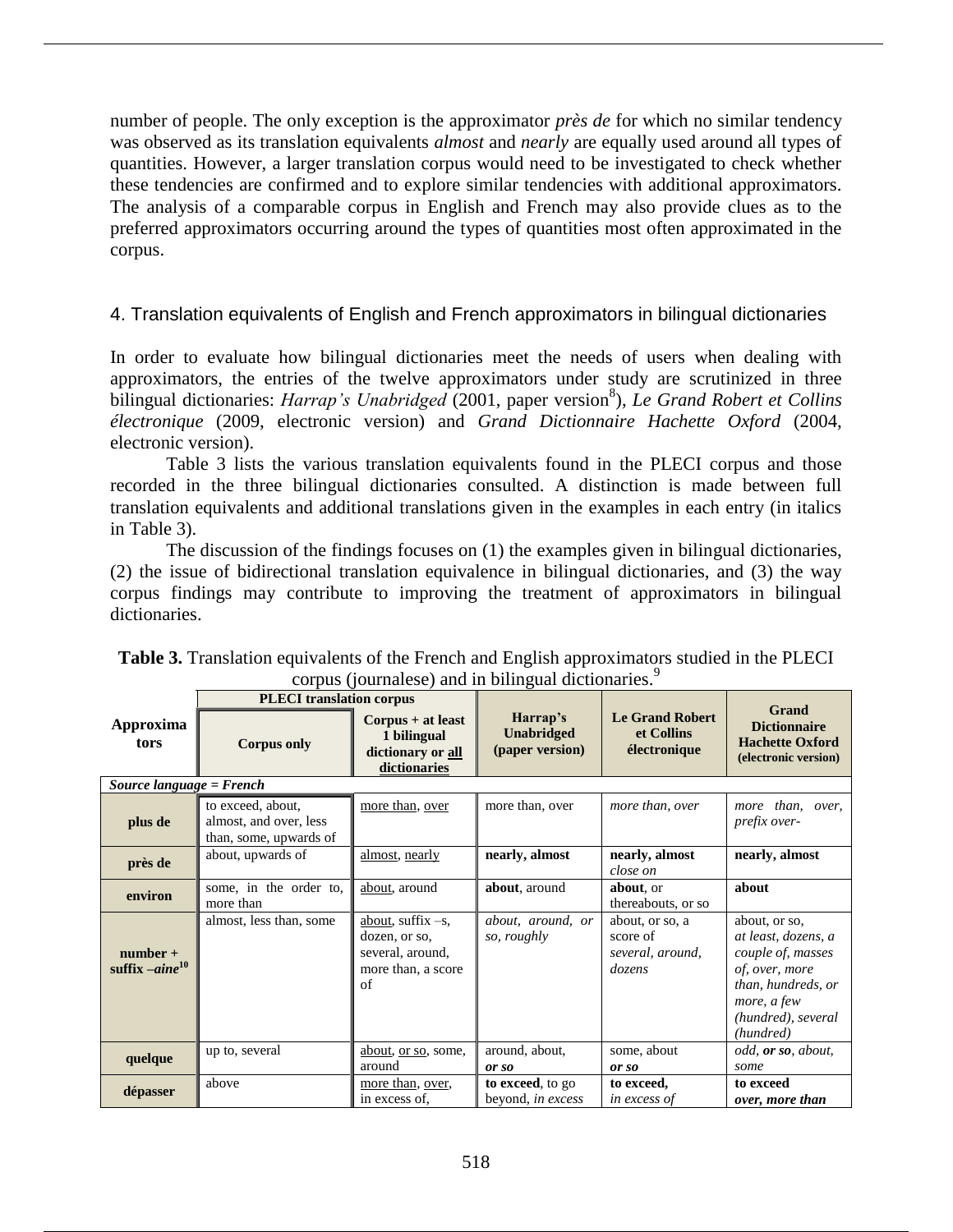|           |                                                                                                               | to exceed                            | of, longer than,<br>more than, over         | over, more than                             |                                                    |  |
|-----------|---------------------------------------------------------------------------------------------------------------|--------------------------------------|---------------------------------------------|---------------------------------------------|----------------------------------------------------|--|
|           | Source language = $English$                                                                                   |                                      |                                             |                                             |                                                    |  |
| more than | supérieur à, près de,<br>environ, beaucoup plus<br>de, bien plus de, moins<br>de, une bonne –aine,<br>presque | plus de                              | plus de<br>au maximum                       | plus de                                     | plus de                                            |  |
| about     | plus de, quelque, près<br>de, avoisiner                                                                       | environ, à peu<br>près, suffix –aine | environ, à peu<br>près                      | environ, à peu<br>près<br>$s$ uffix $-aine$ | environ, à peu<br>près                             |  |
| up to     | -plus, plus ou moins                                                                                          | jusqu'à                              | jusqu'à                                     | jusqu'à                                     | jusqu'à, près de<br>pouvoir atteindre,<br>moins de |  |
| around    | avoisiner, jusqu'à, près<br>de, quelque, une bonne<br>-aine                                                   | environ<br>autour de                 | autour de                                   | environ<br>à peu près                       | environ<br>à peu près                              |  |
| over      | dépasser, environ                                                                                             | plus de                              | plus de, supérieur<br>à, jusqu'à            | plus de<br>au-dessus de                     | plus de<br>supérieur à                             |  |
| some      | suffix -ier, plus de, près<br>de, un peu moins de*                                                            | environ, quelque,<br>suffix -aine    | quelque, environ<br>$\mathit{suffix}$ –aine | environ<br>$s$ uffix $-aine$                | environ<br><i>autour de</i>                        |  |

## 4.1. *Examples*

The examples (in italics in Table 3) given in the bilingual dictionaries under scrutiny differ from one dictionary to another. Additional translations are often presented in the examples given for an approximator. For instance, in the *Grand Dictionnaire Hachette Oxford* no fewer than 10 additional English translations are provided in the examples recorded for the approximators formed with the suffix –*aine*. It is noteworthy that the other two dictionaries list fewer (three and four) additional translation equivalents among the examples given for the same items.

Furthermore, the 'quantity approximation' usage of an approximator is sometimes poorly or even not at all illustrated in the examples. In *Le Robert et Collins électronique* for instance, *up to*, which is frequently used to approximate quantities in the corpus, is translated by *jusqu'à*. That said, no instance of *up to* used as an approximator with a number denoting a quantity is given among the seven examples in the dictionary, the dictionary favouring translations of uses such as *up to now* or *up to here* (i.e. *up to* as part of expressions of time and place). On the other hand, the *Grand Dictionnaire Hachette Oxford* makes a distinction between these different uses of *up to* and includes *up to now* and *up to here* in separate subentries, thereby highlighting the different translations that are used depending on whether *up to* is used as a quantity approximator or not: quantity approximation (*up to 50 dollars* translated as *jusqu'à 50 dollars)*, time expression (*up to now* translated as *jusqu'à maintenant)* and place expression (*up to here* translated as *jusqu'ici)*.

## 4.2. *Bidirectional translation equivalence issues.*

This study also sheds light on some bidirectional translation equivalence issues. Table 3 shows that some translations given in one direction are not mentioned as translation equivalents in the other direction: for example, *quelque* is translated by *about* in all three dictionaries, whereas *about* is never translated by *quelque* in the dictionaries (it is translated as *quelque* in the PLECI translation corpus). Similarly, *around* is translated by *environ* in two bilingual dictionaries<sup>11</sup>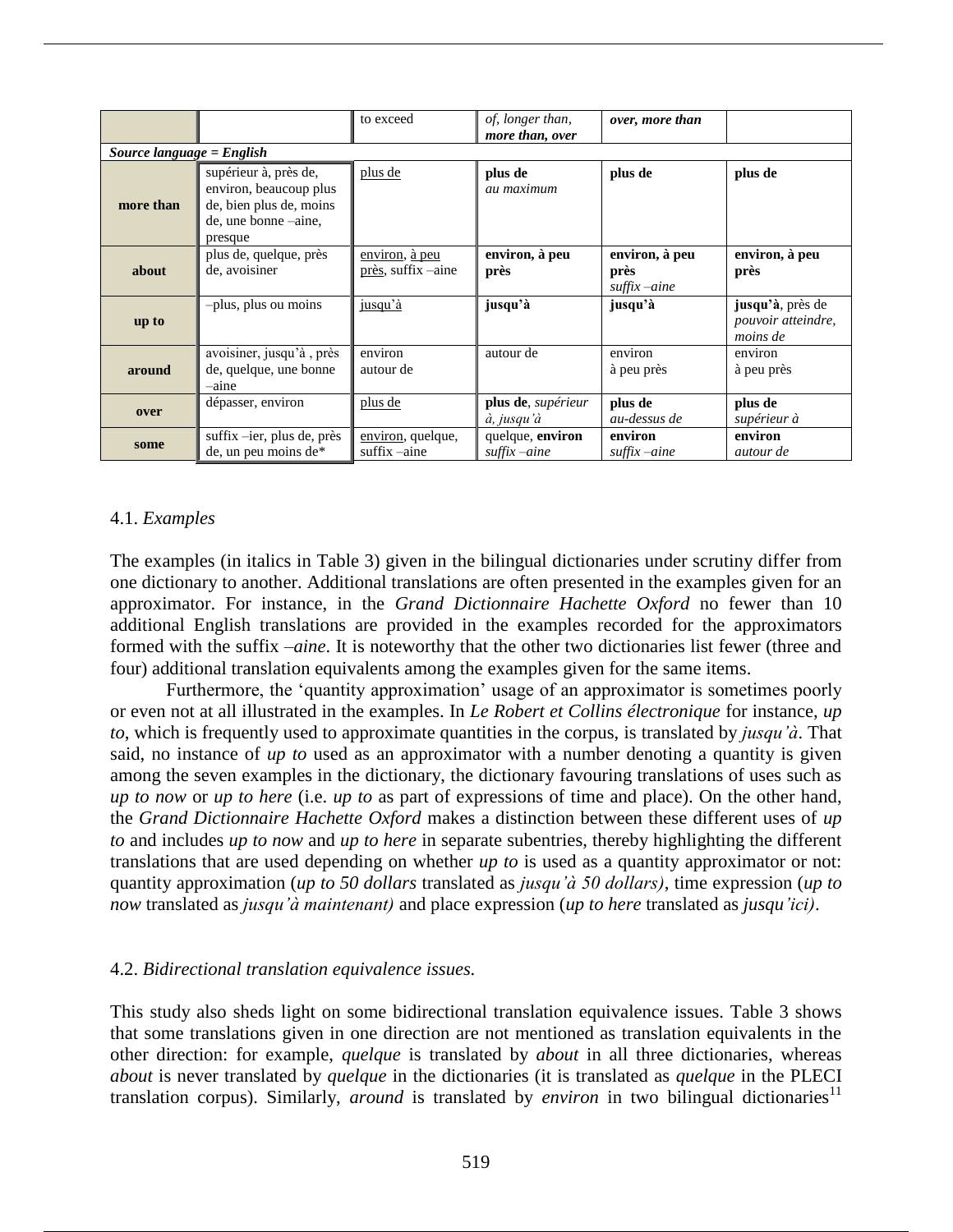while it is not mentioned as a translation equivalent of *environ* in the other direction in these dictionaries. Approximators formed using a number and the suffix –*aine* in French are provided as translation equivalents for the approximator *some* whereas *some* is never listed as a translation equivalent for '–*aine* approximators'.

## 4.3. *Corpus findings and the treatment of quantity approximation in bilingual dictionaries.*

Finally, an examination of the translation equivalents of approximators that are present only in the translation corpus shows that some approximators in PLECI may be good candidates for inclusion in dictionaries. Some of the most frequently occurring translations in PLECI are not listed as translation equivalents in the bilingual dictionaries under scrutiny (or at least in some of them): *some* as an equivalent of *environ*, approximate quantities formed by using the derivational suffix –*aine* as translations of *about* and *quelque* as an equivalent of *some*. The translations used only in PLECI also highlight the wider grammatical diversity of approximators which can be used as translation equivalents, illustrating the fact that translation corpora may help lexicographers free themselves from what Granger and Lefer (in preparation) refer to as the 'categorial bias' (i.e. 'the tendency to translate a given source item into a word of the same grammatical category in the target language') and start to translate adverbs such as *about* by verbs such as *avoisiner*. Nevertheless, as has been shown by Granger and Lefer (in preparation), translation corpora may contain errors. An example of incorrect translation found in the present study is the translation of *plus de* (meaning 'more than') as *less than* in PLECI. This underlines the need for highly skilled bilingual lexicographers to select good translation equivalent candidates from corpora for inclusion in dictionaries.

Corpus findings may also inform lexicographers about the preferred use of some approximators in some contexts, for example in formal or informal contexts or with certain types of quantities. Some of the translation equivalents included in the bilingual dictionaries were not found in the corpus, for example *or so* as a translation of *environ* and *quelque*. A possible explanation is that approximators may exhibit different levels of formality, as has been demonstrated in Goossens and De Cock (2012). The treatment of the approximator *or so* in dictionaries seems to be an archetype of this phenomenon. It is labeled informal in several monolingual learners' dictionaries<sup>12</sup> whereas no register label is provided when *or so* is recorded as a translation equivalent in the bilingual dictionaries consulted. Results from corpus-driven investigations of quantity approximation in various business genres including business news reporting, academic business English and spoken business meetings (e.g. Goossens and De Cock 2012) offer further evidence for the preferred use of *or so* in more informal contexts as it never occurs in the more formal corpus of academic business English, while there are several occurrences of *or so* in the other more informal business genres examined.

Another related feature highlighted by corpus evidence which is lacking in the bilingual dictionaries under scrutiny is the lack of information about the type of items approximated. As exemplified in Section 3.2.3, some translation equivalents seem to be preferred with certain types of quantities in the translation corpus. A larger-scale corpus-based study might shed light on more general tendencies regarding the types of items or quantities associated with specific approximators, for instance to investigate whether time durations or percentages tend to combine with some approximators. The results of such an investigation might complement the information given in translation dictionaries, thereby guiding the user towards a potentially preferred translation equivalent.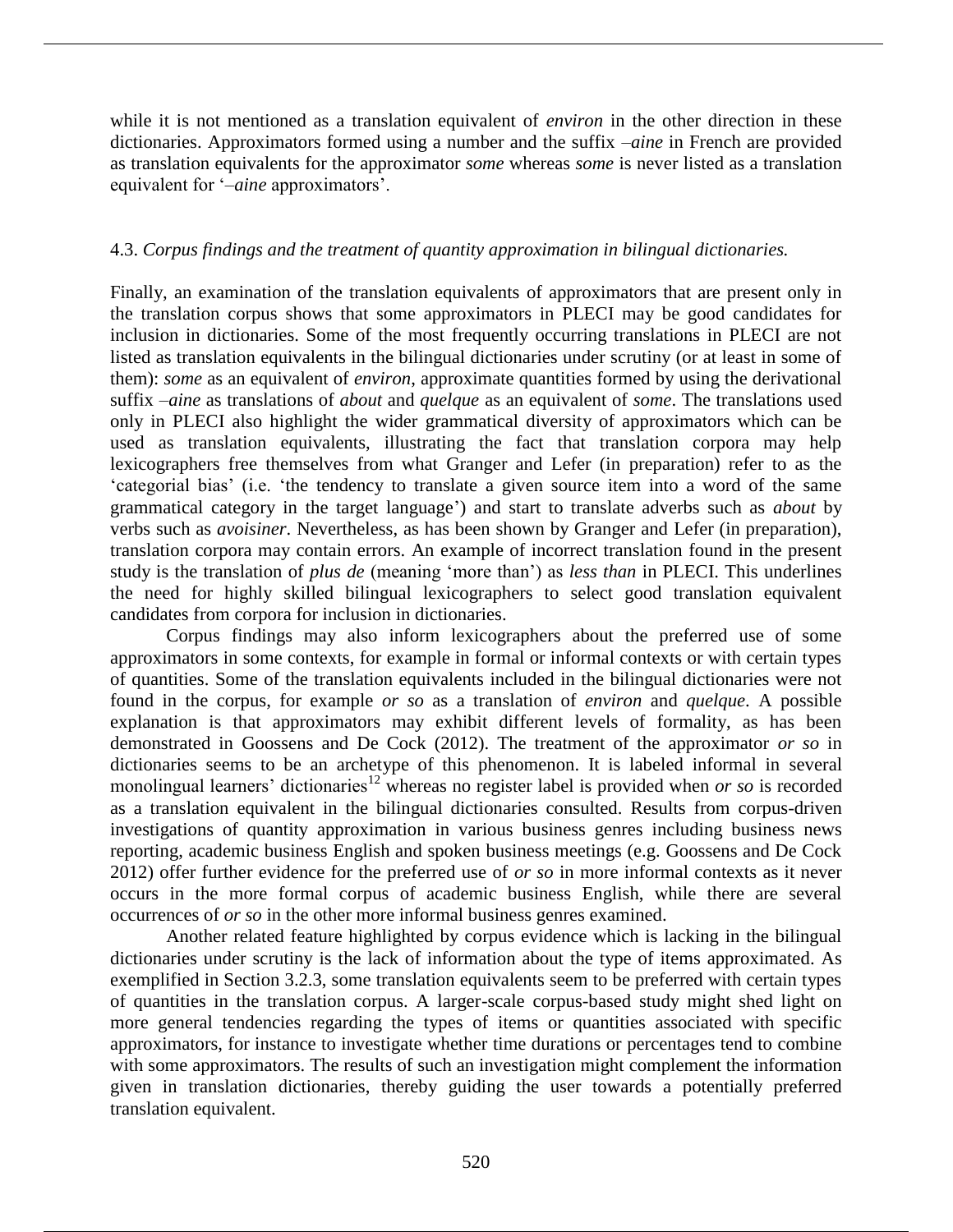#### 5. Conclusion

The examination of a selection of 'approximator + number' combinations in an English-French translation parallel corpus shows that such expressions are not always translated using a similar combination, as the approximator is sometimes omitted in the translation and may be replaced by the use of a round number as an approximation for instance. When the approximator is translated, one or two translation equivalents can be regarded as generally preferred as they represent the majority of tokens. The analysis of the approximators in three bilingual dictionaries shed light on the unequal treatment of the 'quantity approximation' use of some approximators in the examples provided in the dictionaries and on some bidirectional translation equivalence issues.

Finally, the results of the corpus study carried out in this paper highlight several areas which may be improved in the treatment of quantity approximation in bilingual dictionaries: (1) the translation equivalents identified in the corpus exhibit a wider grammatical diversity than those recorded in bilingual dictionaries, (2) corpus findings suggest a possible link between the translation equivalent of an approximator and the type of quantity approximated and (3) register labels may be needed for some of the translation equivalents listed in bilingual dictionaries.

#### **Notes**

<sup>1</sup> I acknowledge the support of the Fonds Spécial de Recherche (FSR, Université catholique de Louvain), which funds the research project within which I am currently completing my PhD thesis.

<sup>2</sup> The PLECI corpus is paragraph- and sentence-aligned and contains translations of literary prose and newspaper articles into English and French.

<sup>3</sup> Le Monde Diplomatique is an international newspaper published in 26 languages.

<sup>4</sup> Example from the PLECI translation corpus (journalese), French to English direction.

<sup>5</sup> Example from the PLECI translation corpus (journalese), English to French direction.

<sup>6</sup> Example from the PLECI translation corpus (journalese), French to English direction.

 $7$  Example from the PLECI translation corpus (journalese), French to English direction.

<sup>8</sup> The paper version was used instead of the electronic version due to problems with the cd-rom.

 $9$  approximator: translation found in the corpus + in all three bilingual dictionaries under study.

**approximator**: translation equivalent listed in all three bilingual dictionaries under study, on the same level (i.e. full translation equivalent or example).

*approximator*: additional translation equivalent only listed in the examples given in the bilingual dictionary.

<sup>10</sup> The entries for the following approximators combining a number and the suffix *–aine* were scrutinized: *dizaine*, *douzaine*, *quinzaine*, *vingtaine, cinquantaine*, *centaine*.

<sup>11</sup> *Le Grand Robert et Collins électronique* and the *Grand Dictionnaire Hachette Oxford*.

<sup>12</sup> The *Longman Dictionary of Contemporary English* (2009) and the *Cambridge Advanced Learner's Dictionary*  (2005).

## References

#### **A***.* **Dictionaries**

**Cambridge Advanced Learner's Dictionary. 2005.** (2<sup>nd</sup> edn.) Cambridge: Cambridge University Press.

## *Grand Dictionnaire Hachette-Oxford Français-Anglais English-French CD-ROM.* **2004.** Paris: Hachette Multimédia.